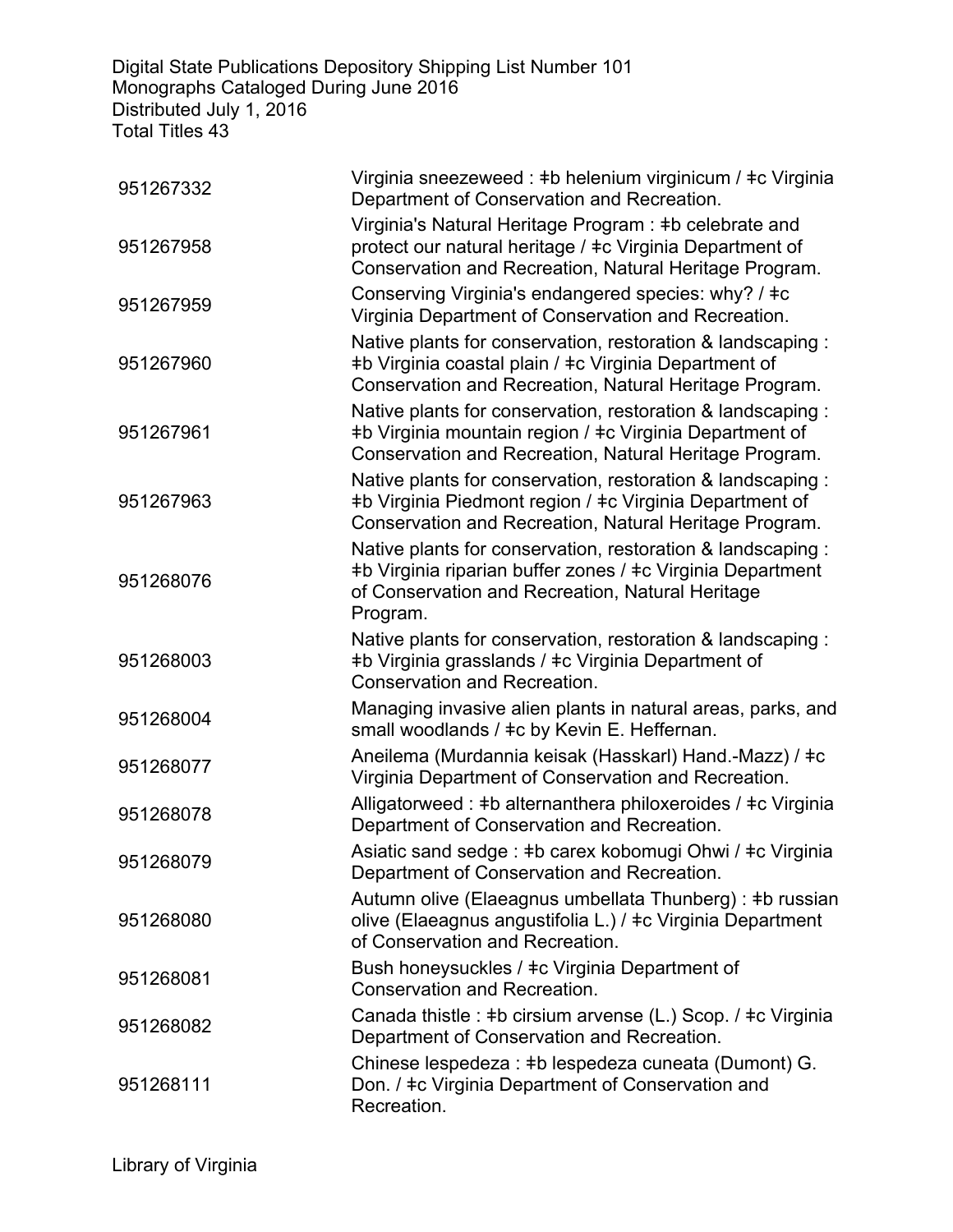Digital State Publications Depository Shipping List Number 101 Monographs Cataloged During June 2016 Distributed July 1, 2016 Total Titles 43

| 951268112 | Chinese privet : #b ligustrum sinense / #c Virginia<br>Department of Conservation and Recreation.                       |
|-----------|-------------------------------------------------------------------------------------------------------------------------|
| 951268113 | Common reed : #b phragmites australis / #c Virginia<br>Department of Conservation and Recreation.                       |
| 951268114 | Peter's mountain mallow : #b Iliamna corei / #c Virginia<br>Department of Conservation and Recreation.                  |
| 951268115 | Smooth coneflower : #b echinacea laevigata / #c Virginia<br>Department of Conservation and Recreation.                  |
| 951268116 | Spreading pogonia : #b cleistes divaricata / #c Virginia<br>Department of Conservation and Recreation.                  |
| 951268117 | Sensitive joint-vetch : #b aeschynomene virginica / #c<br>Virginia Department of Conservation and Recreation.           |
| 951267949 | Swamp pink : #b helonias bullata / #c Virginia Department<br>of Conservation and Recreation.                            |
| 951974231 | Crown vetch (Coronilla varia L.) / ‡c Virginia Department of<br>Conservation & Recreation.                              |
| 951974232 | Eurasian water-milfoil (Myriophyllum spicatum) / ‡c Virginia<br>Department of Conservation & Recreation.                |
| 951974234 | Garlic mustard (Alliaria petiolata (Bieb.) Cavara & Grande) / ‡c<br>Virginia Department of Conservation and Recreation. |
| 951974235 | Hydrilla (Hydrilla verticillata) / ‡c Virginia Department of<br>Conservation and Recreation.                            |
| 951974233 | Japanese honeysuckle (Lonicera japonica Thunberg) / ‡c<br>Virginia Department of Conservation and Recreation.           |
| 951974292 | Japanese knotweed (Polygonum cuspidatum) / ‡c Virginia<br>Department of Conservation and Recreation.                    |
| 951974299 | Japanese stilt grass (Microstegium vimineum) / ‡c Virginia<br>Department of Conservation and Recreation.                |
| 951974300 | Kudzu (Pueraria lobata (Willd.) Ohwi) / ‡c Virginia Department<br>of Conservation and Recreation.                       |
| 951974301 | Johnson grass (Sorghum halepense (L.) Persoon) / ‡c Virginia<br>Department of Conservation and Recreation.              |
| 951974302 | Mile-a-minute (Polygonum perfoliatum L.) / ‡c Virginia<br>Department of Conservation and Recreation.                    |
| 951974303 | Multiflora rose (Rosa multiflora Thunberg) / ‡c Virginia<br>Department of Conservation and Recreation.                  |
| 951974304 | Oriental bittersweet (Celastrus orbiculatus Thunb.) / ‡c Virginia<br>Department of Conservation and Recreation.         |
| 951974305 | Parrot's feather (Myriophyllum aquaticum (Vell.) Verd.) / ‡c<br>Virginia Department of Conservation and Recreation.     |